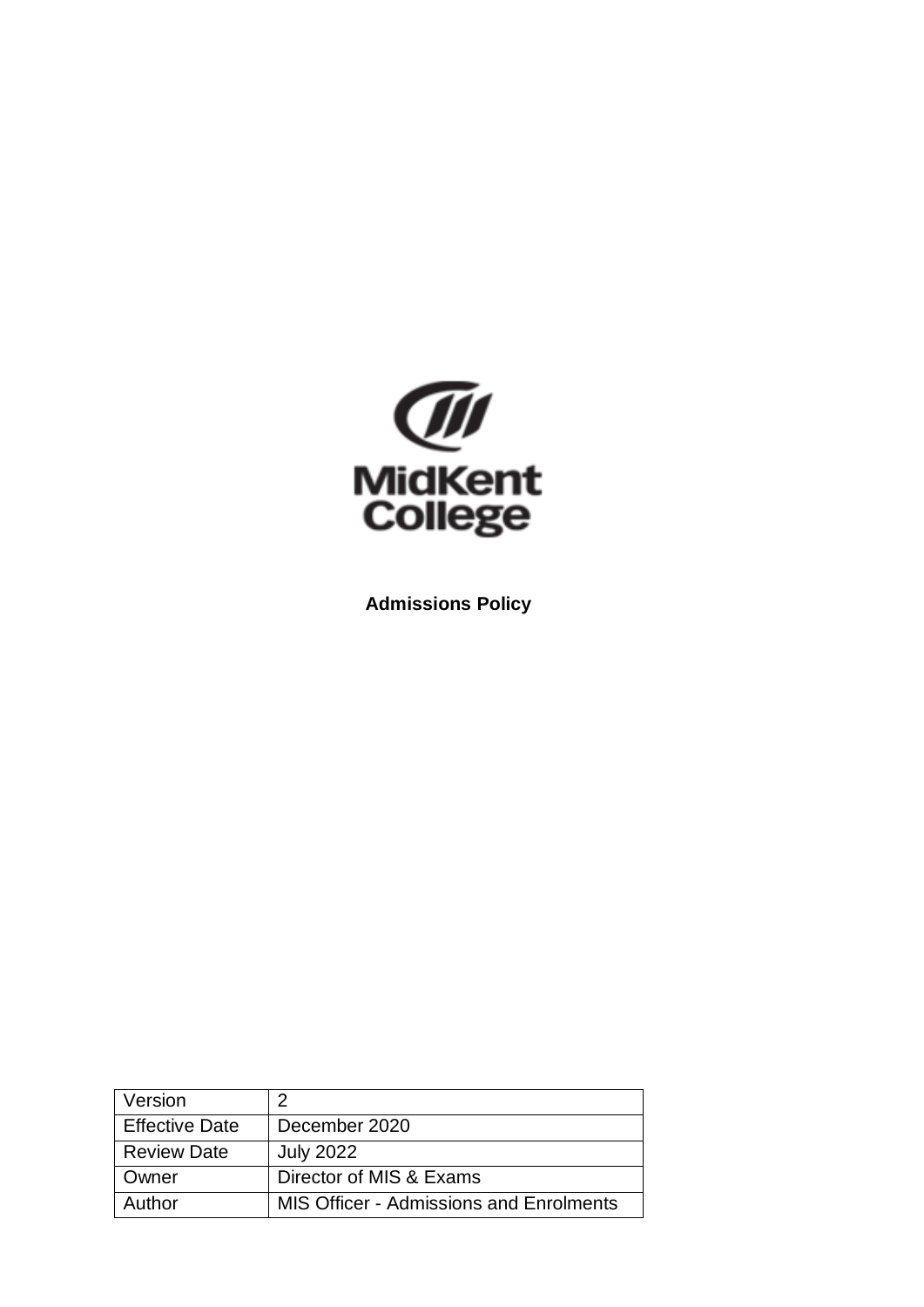# **Contents**

| 1 | Introduction                               | 3              |
|---|--------------------------------------------|----------------|
|   | 2 Scope and Aim of Policy                  | 3              |
|   | 3 Procedures                               | 4              |
|   | 4 Duties and Responsibilities              | $\overline{4}$ |
|   | 5 Associated Policies and Procedures       | 5              |
| 6 | <b>Policy Validity</b>                     | 5              |
|   | 7 Policy Owner and Writer                  | 5              |
|   | 8 Policy Monitoring, Review and Evaluation | 5              |
| 9 | <b>Equality Impact Assessment</b>          | 6              |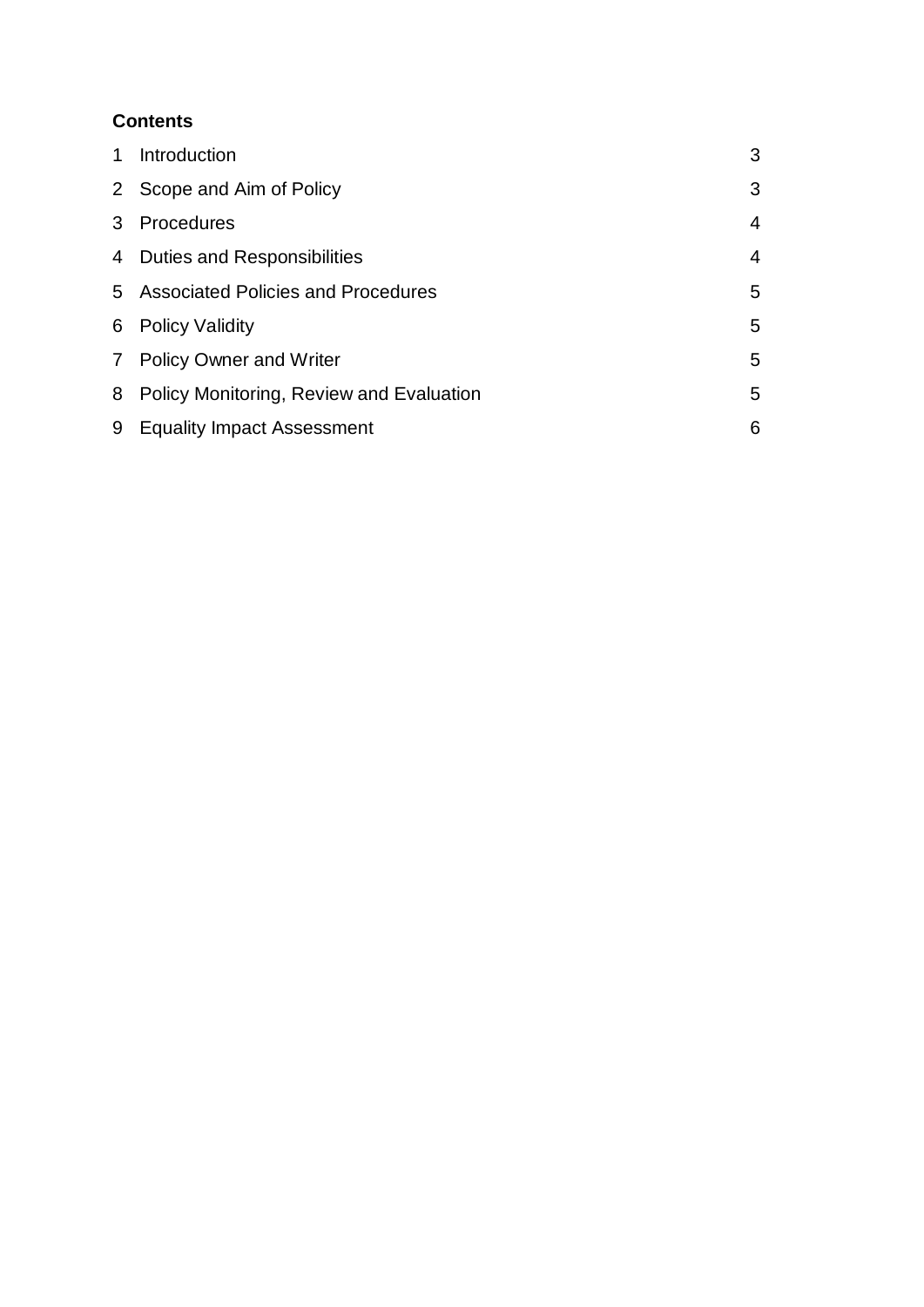# **1. Introduction**

- 1.1 The Admissions Policy for MidKent College is based upon the following guiding principles:
	- To provide accurate and timely information, advice and guidance to new applicants to enable them to make the right choices for their future.
	- To build a college community which celebrates inclusivity, diversity and the contributions of students and apprentices
	- To operate open, transparent and consistent admissions procedures
	- The operation of procedures guided by a sense of 'fairness' and the aspiration that applicants are placed on the programme that meets their long term career aims and interests

# **2. Scope and Aim of Policy**

- 2.1 For the purpose of this document, 'admissions' is used as a generic term to encapsulate all activities, procedures and practices involved in the process of admitting students to College.
- 2.2 This policy regulates all activity relating to potential students and to the initial contact with actual students up to the point at which they are enrolled as students of the College. The policy is intended to include those students that are looking to progress to the next level of their programme or across to a new curriculum area.
- 2.3 It is applicable to all admissions to College, other than those Higher Education students applying to programmes that are delivered in partnership with Canterbury Christ Church University, partnerships and special provision to whom their own institutional policies apply. All other Higher Education Students are subject to this admissions policy.
- 2.4 MidKent College intends to attract and recruit students in a way that is fair, consistent, transparent, confidential and in the interests of the students. In order to do this, it is our policy to:
	- Ensure that members of staff making admission decisions are equipped to make the required judgements and are competent to undertake their roles and responsibilities.
	- Ensure that promotional materials and activities are accurate, relevant, inclusive, current, accessible and provide information that will enable applicants to make informed decisions about their options.
	- Ensure that selection policies and procedures are clear and are followed fairly, courteously, consistently and expeditiously.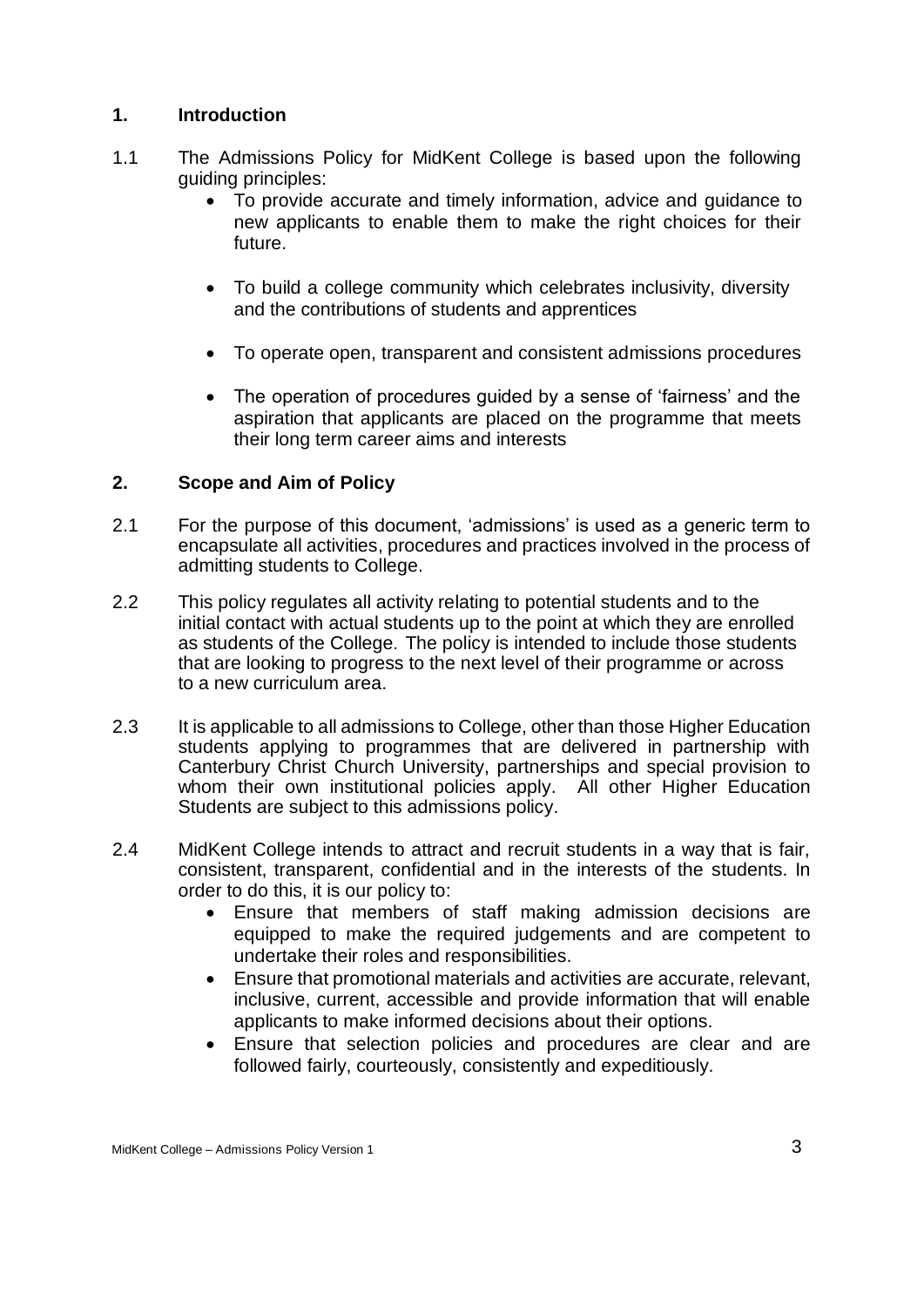- Transparent entry requirements, both academic and non-academic, are used to underpin judgements made during the selection process for entry.
- Ensure that potential students can access impartial advice and guidance tailored to the needs of the individual, regardless of the needs of the College.
- Offer potential students opportunities to discuss their needs with curriculum staff and, where practicable, access taster sessions to allow them to make decisions informed by personal experience.
- Inform applicants of the procedure to be followed if they wish to take up a place, and the obligation to inform the College promptly if they decide not to take up their place, or fail to meet the criteria specified in the offer.
- Inform prospective students, at the earliest opportunity, of any significant changes to a programme made between the time the offer of a place is made and enrolment is completed, and advise them of the options available in the circumstances.
- Ensure that when applicants have accepted a place, the arrangements for the enrolment, registration, induction and orientation of new students are explained to them, and to ensure that these arrangements promote their efficient and effective integration as students.
- Ensure that applicants are informed of the expectations the College has of them as students.
- Provide clear feedback to unsuccessful applicants on request.
- Deal effectively and promptly with any complaints about the process and appeals against admission decisions, according to the appropriate College procedures.
- 2.5 MidKent College cannot accept applications from students with a Tier 4 Student Visa.

# **3. Procedures**

3.1 The College will deliver its commitment to fair admissions through the following procedures: Admissions and Enrolment Procedures Higher Education – UCAS Admissions Process Higher Education – Admissions Process for Part Time Students EHCP Criminal Convictions CIAG

# **4. Duties and Responsibilities**

- 4.1 Admissions Staff are responsible for:
	- Delivering an effective admissions process that operates within the spirit of this policy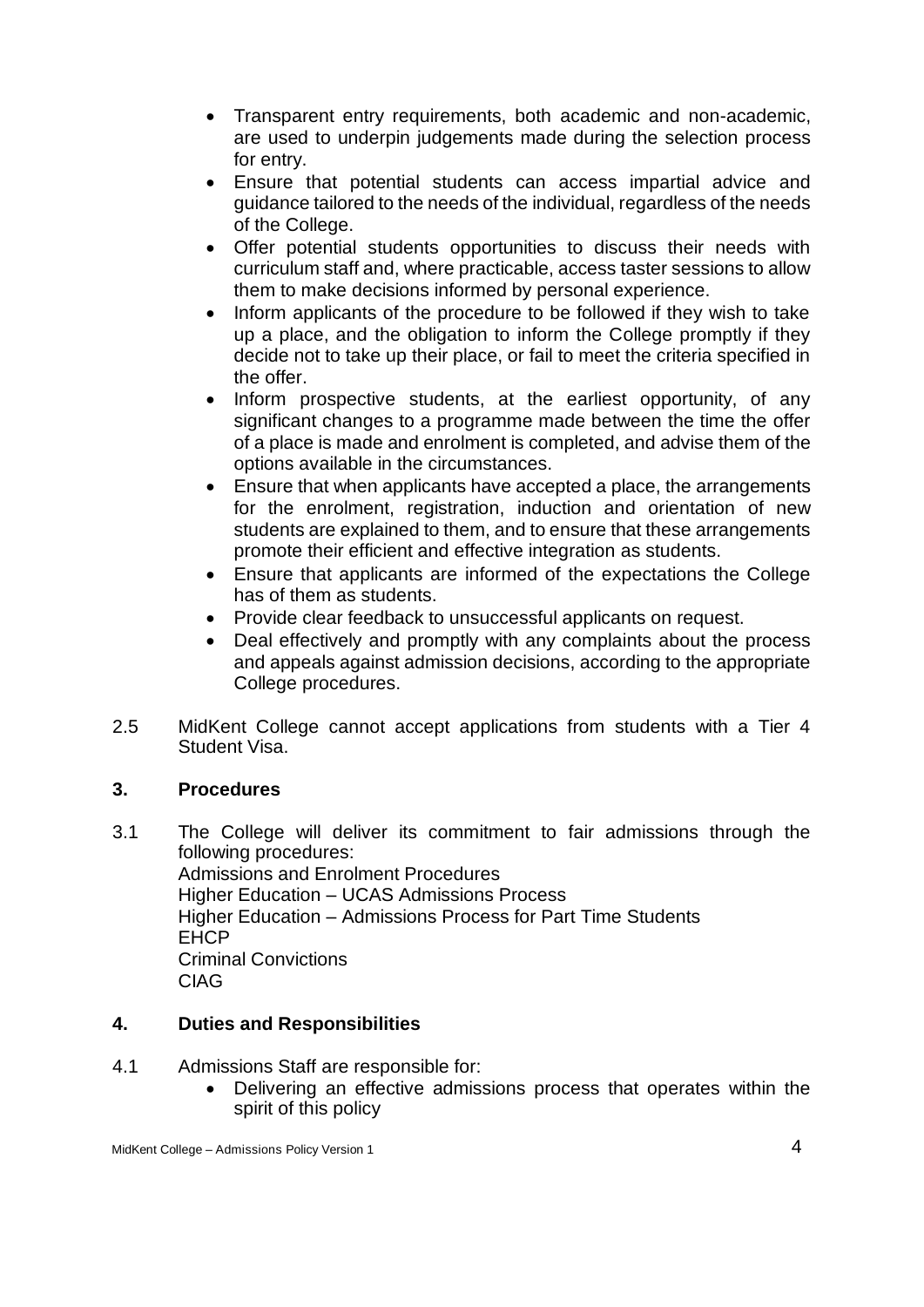- Working with curriculum areas to plan and operate the admissions process within an academic year, including the organisation of interviews, processing of course offers and notification of enrolment
- Providing admissions support at relevant Open Day and Enrolment events.
- 4.2 Curriculum Staff are responsible for:
	- Providing relevant course materials, information and advice that enables prospective students to make suitable choices upon application
	- Attending relevant interview and enrolment sessions
	- Understanding their curriculum offer to enable applicants to receive the best possible guidance
	- Promoting equality of opportunity, being aware of confidentiality issues and dealing sensitively with information disclosed by applicants.
- 4.3 College Management Team are responsible for:
	- Ensuring that relevant staff are aware of this policy
	- Providing sufficient qualified and experienced staff in order to meet the aims of the policy
	- Enabling staff to have access to training, support and resources that are appropriate to their role.
- 4.4 Applicants are responsible for:
	- Providing clear and accurate information on their application form that will support the College staff in ensuring that the most appropriate course offer can be made
	- Participating in relevant assessment and taster days to enable them to make informed decisions
	- Taking advantage of support and referral services when used, to support their application.

# **5. Associated Procedures and Policies**

Admissions Appeals Procedure Complaints and Appeals Policy Quality Policy Equal Opportunities Policy

### **6. Policy Validity**

6.1 This policy is valid for the academic years 2020 - 2021 and 2021 - 2022 and is due for review in July 2022.

### **7. Policy Owner**

7.1 The Senior Manager responsible for this policy is the Executive Director, Curriculum & Quality.